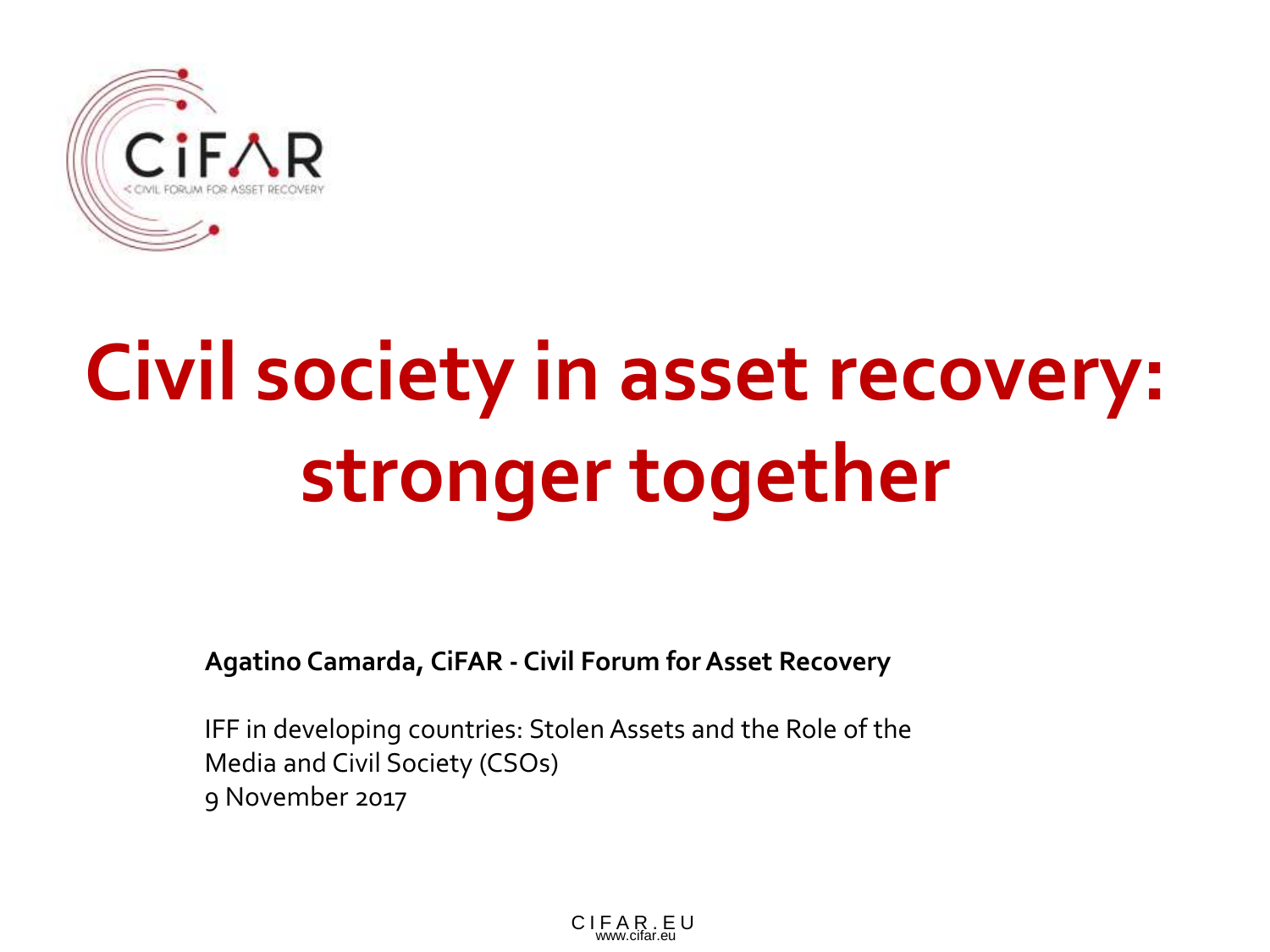# **Civil society in asset recovery**

 $\triangleright$  Broad understanding of civil society

 $\triangleright$ CSOs **>Academia >Journalists** 

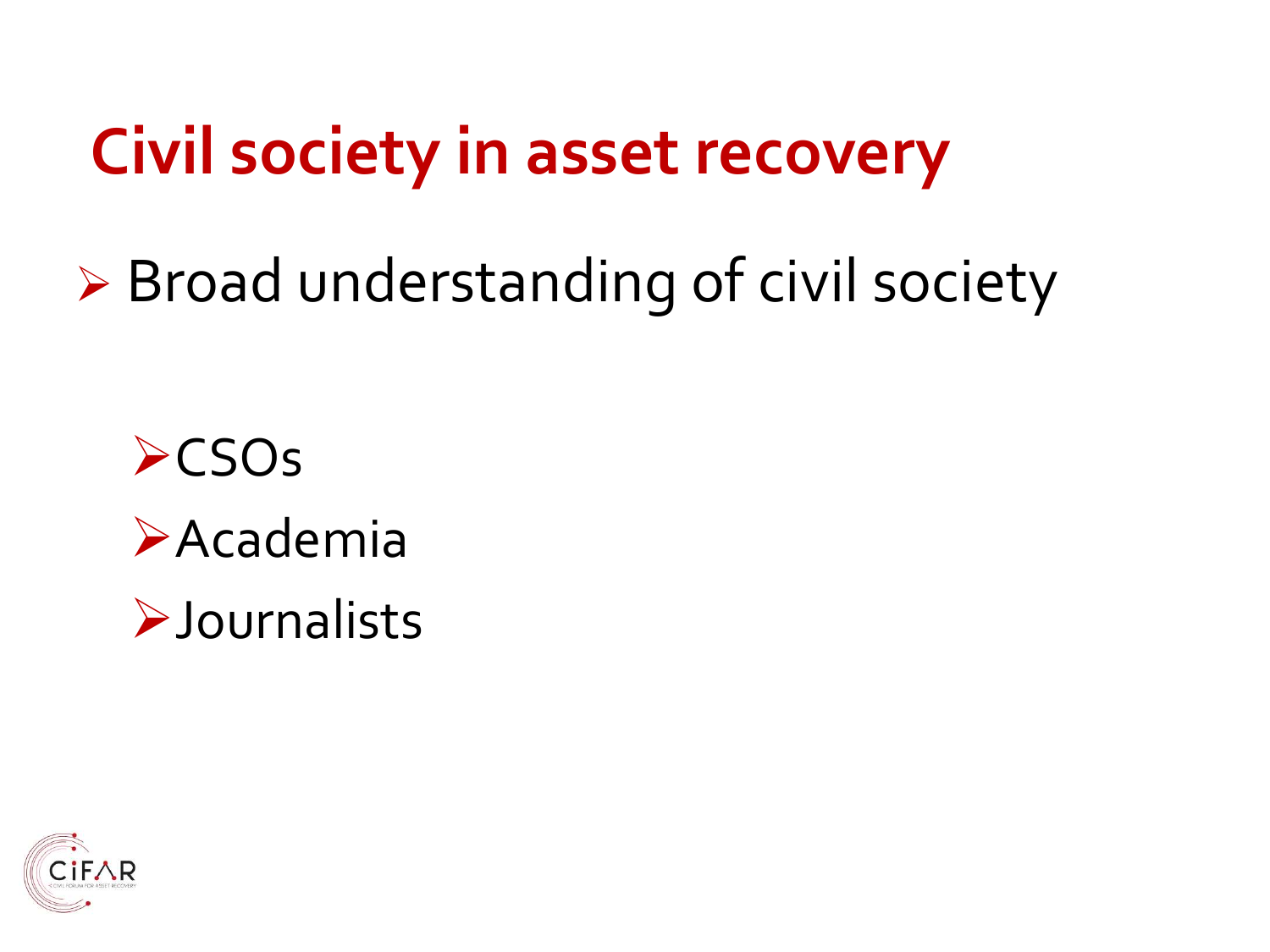# **Civil society's place in asset recovery**

Government manages process

#### Civil society holds government to account

Investigating corruption

improving asset recovery frameworks

Monitoring and managing assets

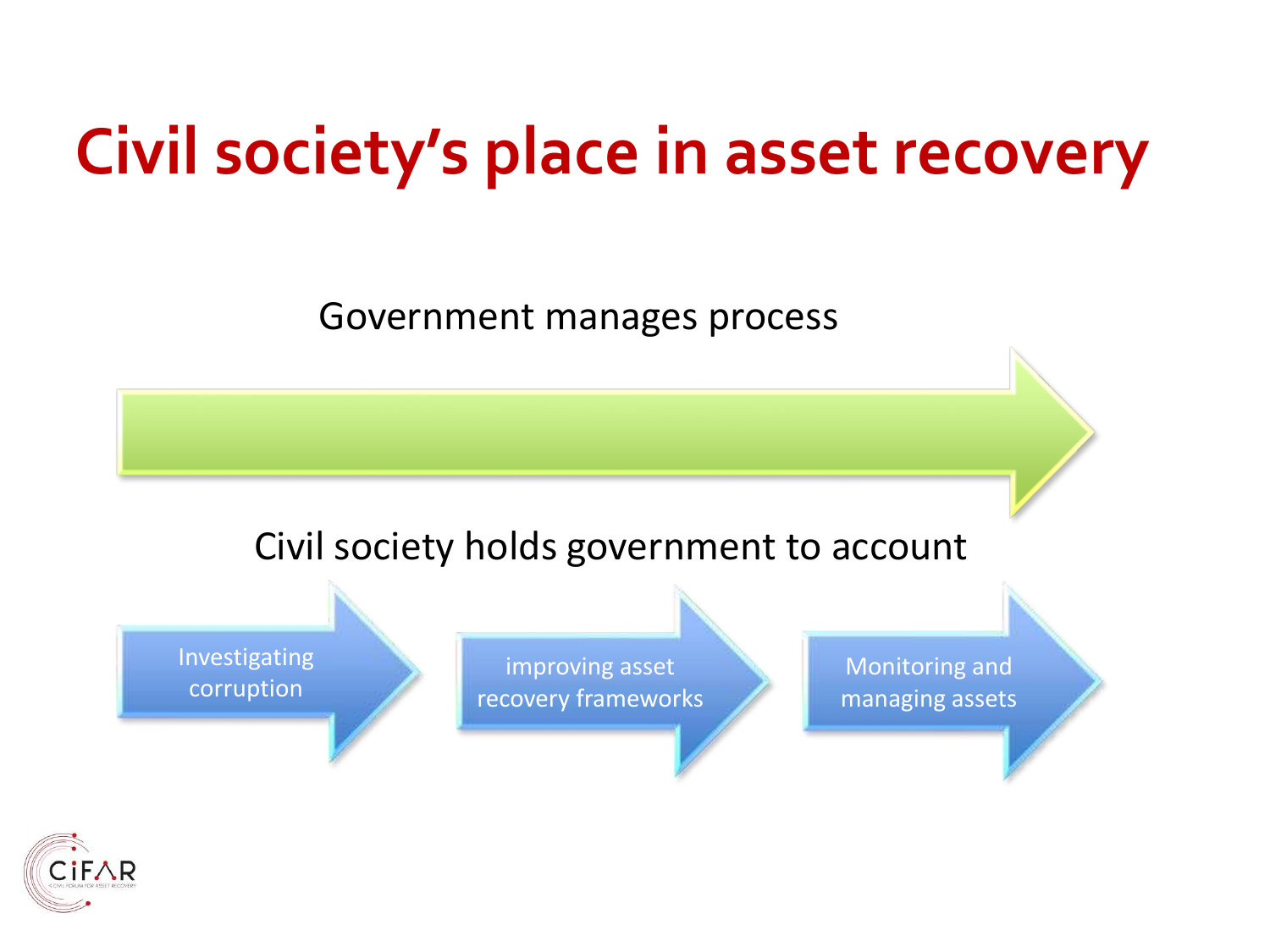# **1. Civil society and investigations**

**≻ Uncovering corruption and tracing the assets** 

Civil society vS. government investigations

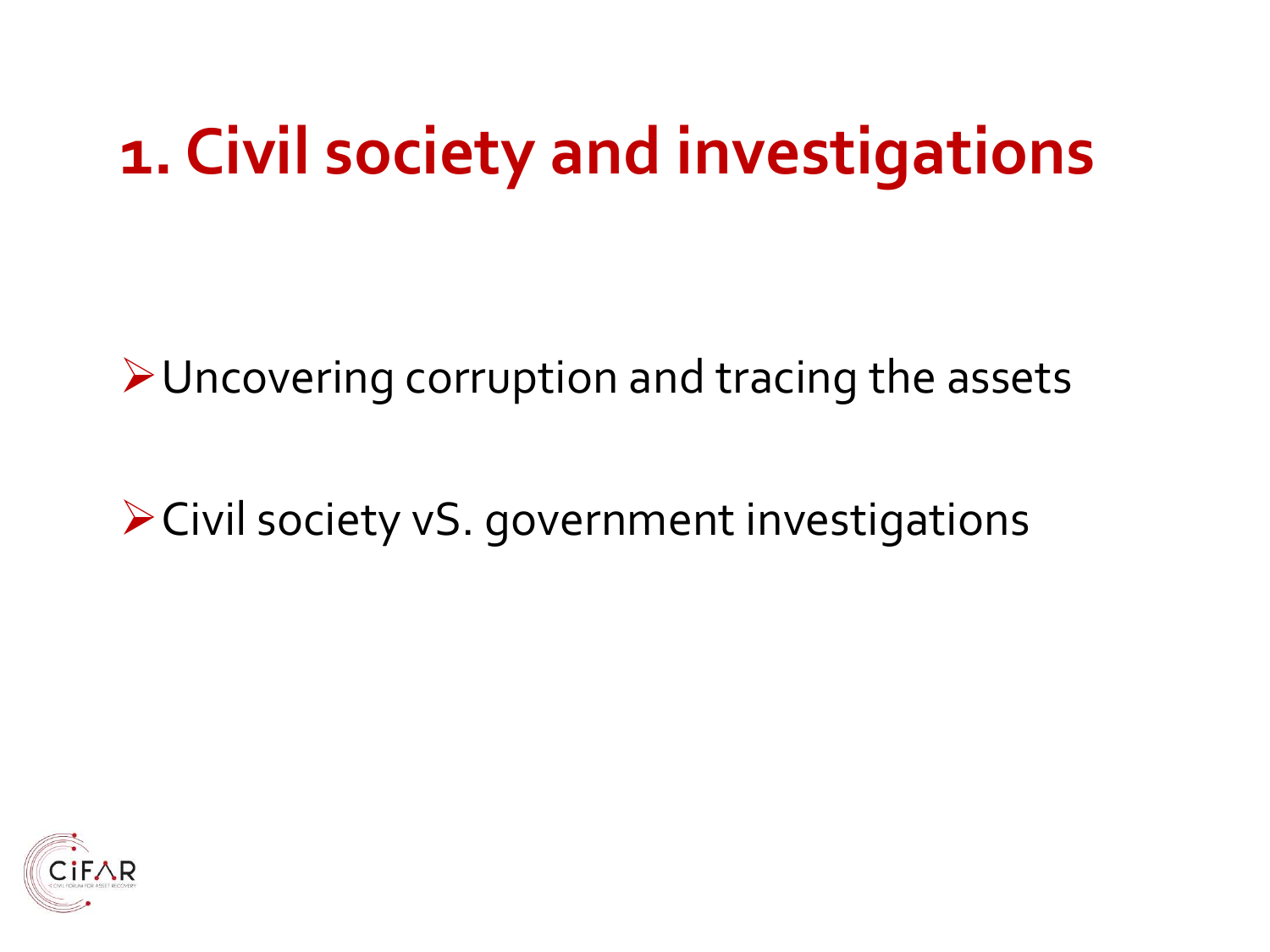### **2. Civil society, freezes and confiscations**

### ▶ Cross-country coordination

Supporting governments in understanding legal requirements

 $\triangleright$  Making asset recovery an accessible topic and inform the public

▶ Promoting necessary reform to make asset recovery more effective

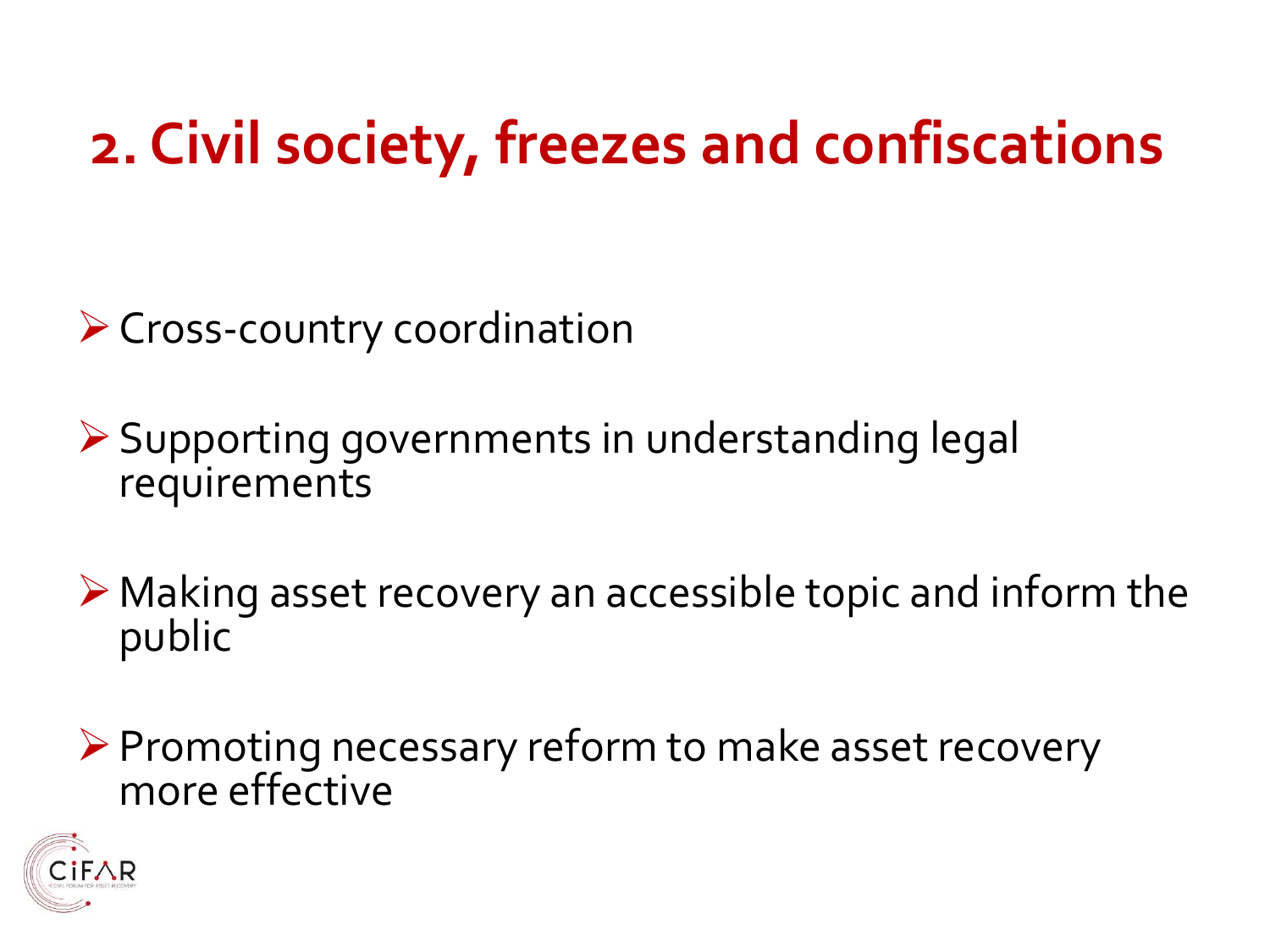### **3. Civil society and asset return**

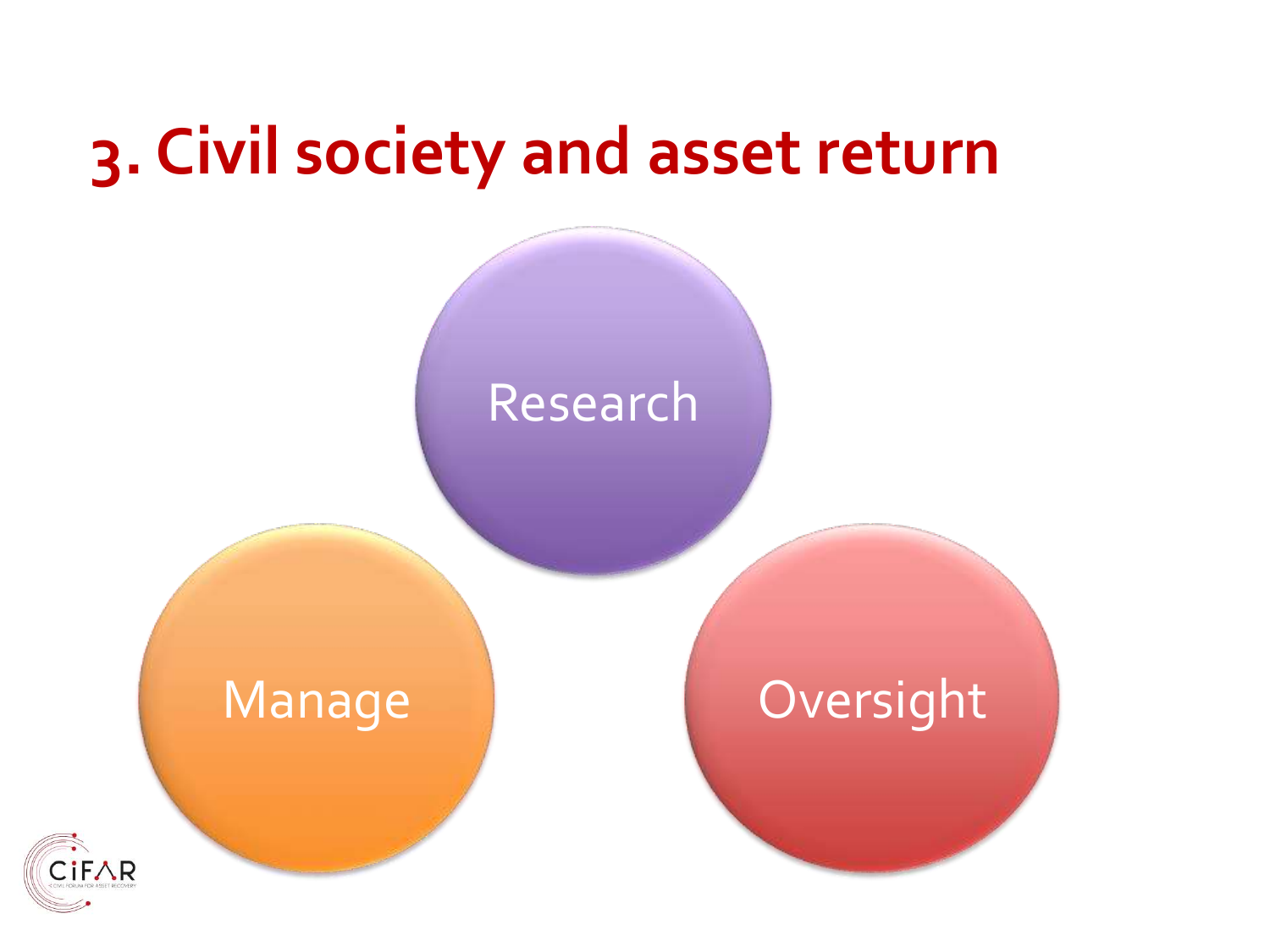# **Challenges and opportunities**

 $\triangleright$  New field, potential for more actors, especially from the South / countries of origin of stolen assets

▶ More cooperation across different civil society actors

▶ Stronger cooperation between South and North

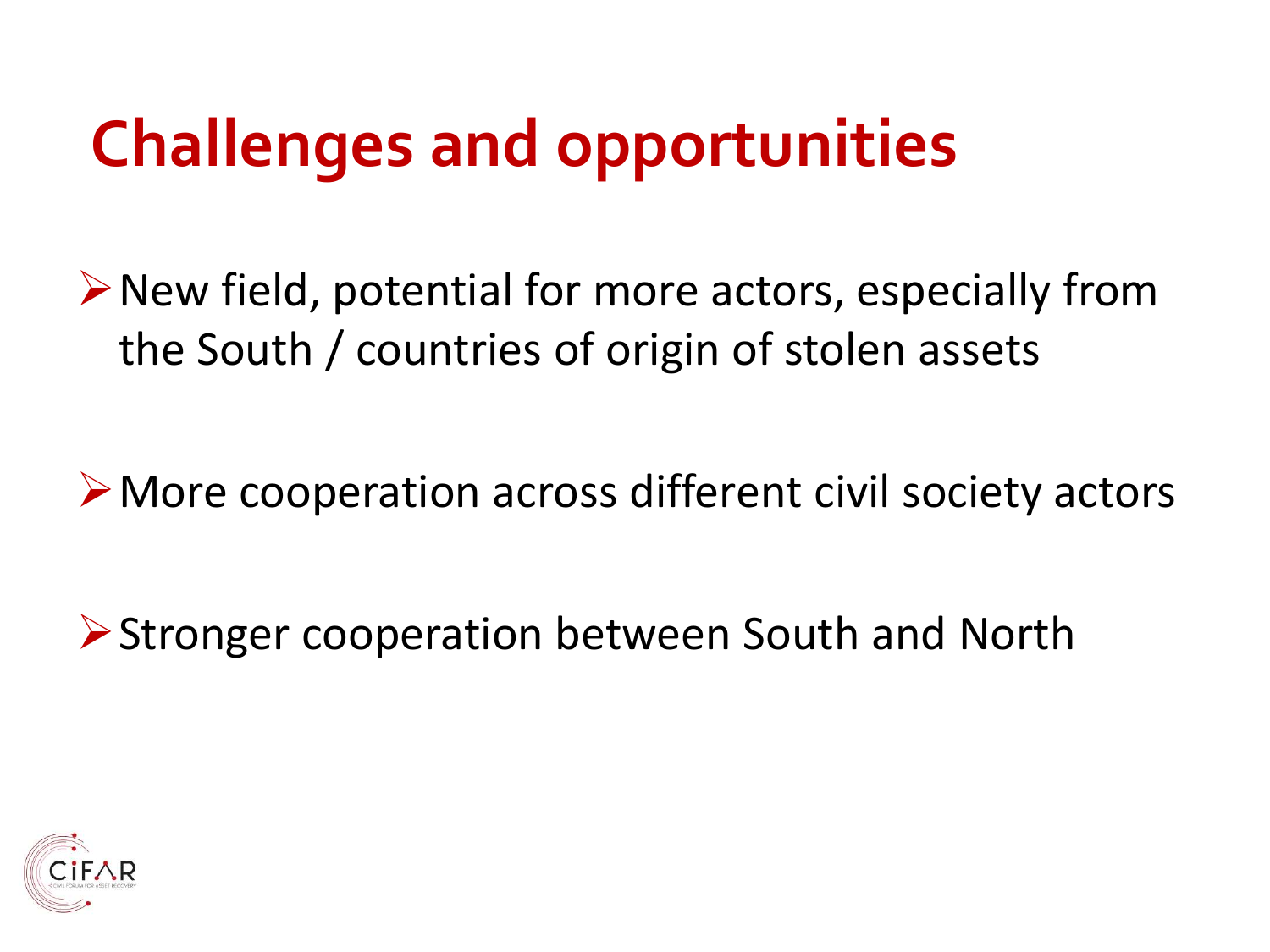

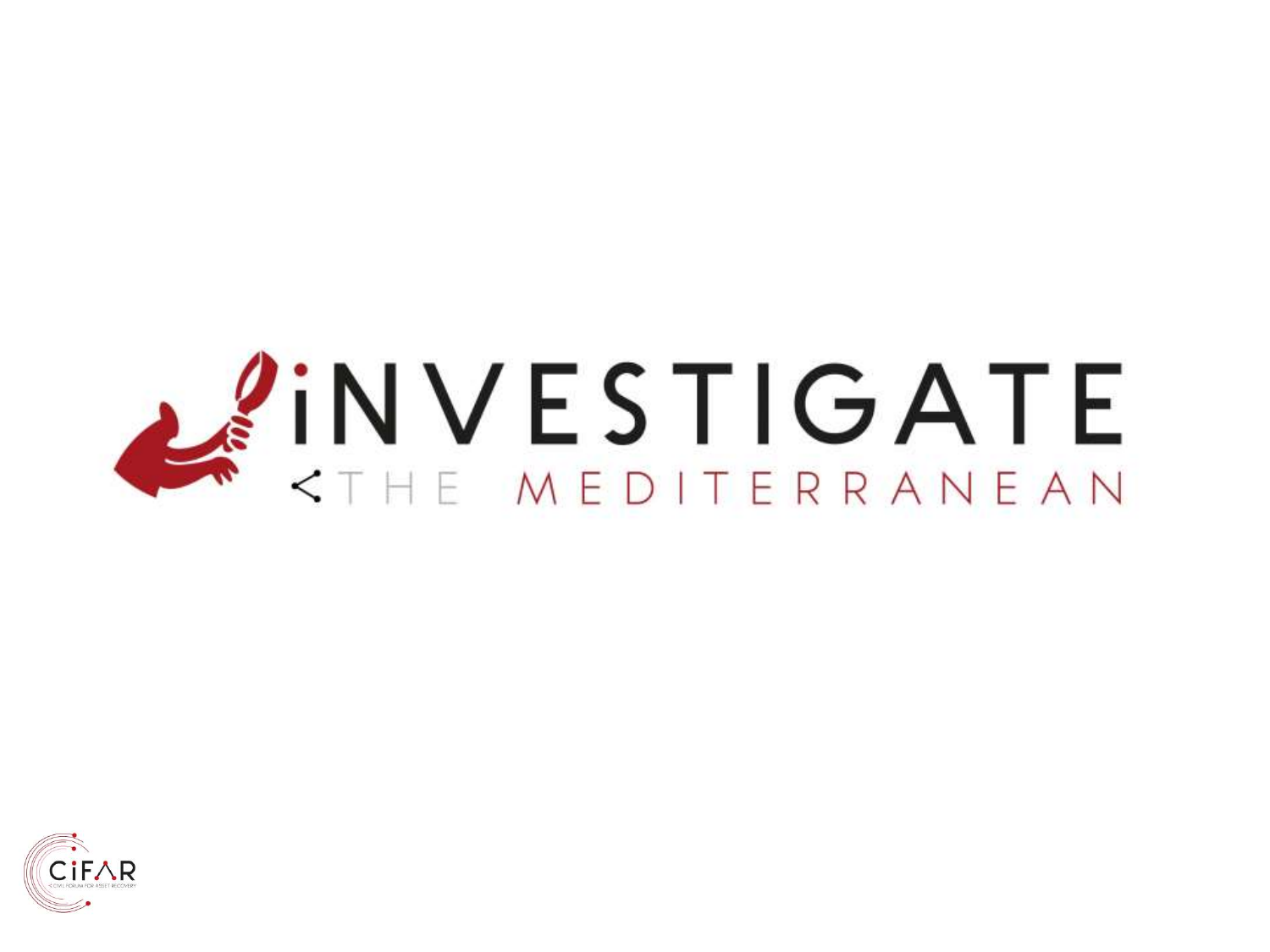# **Why North Africa?**

Asset theft and asset recovery in the aftermaths of the "Arab Spring"

▶ Space for new civil society actors

 $\triangleright$  Space for cooperation between the two sides of the Mediterranean

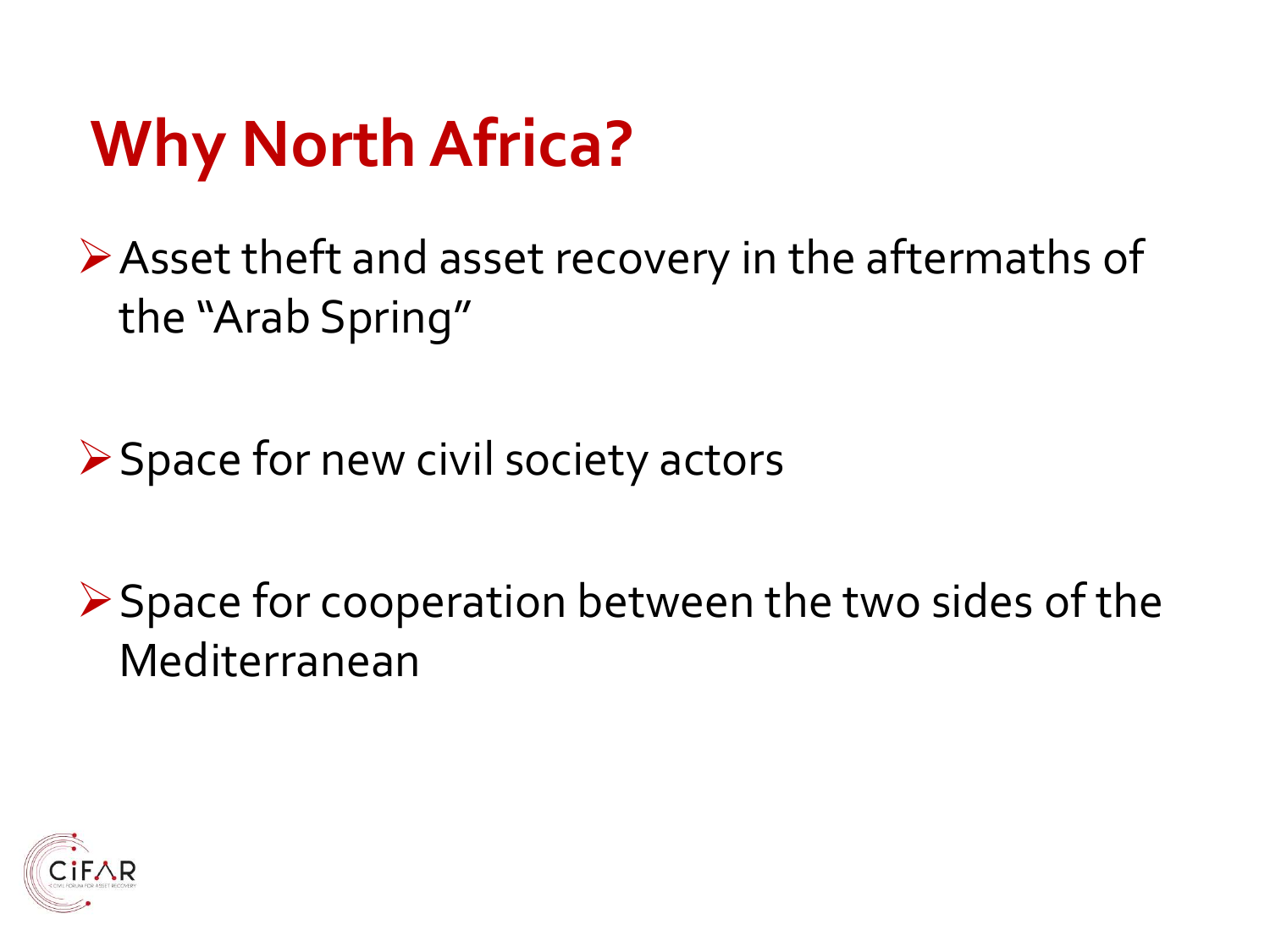

 $\triangleright$  Bring a new generation of young journalists to the field of asset theft and asset recovery

 $\triangleright$  Investigating and reporting both on asset recovery cases and asset theft

Countries involved



Implemented by



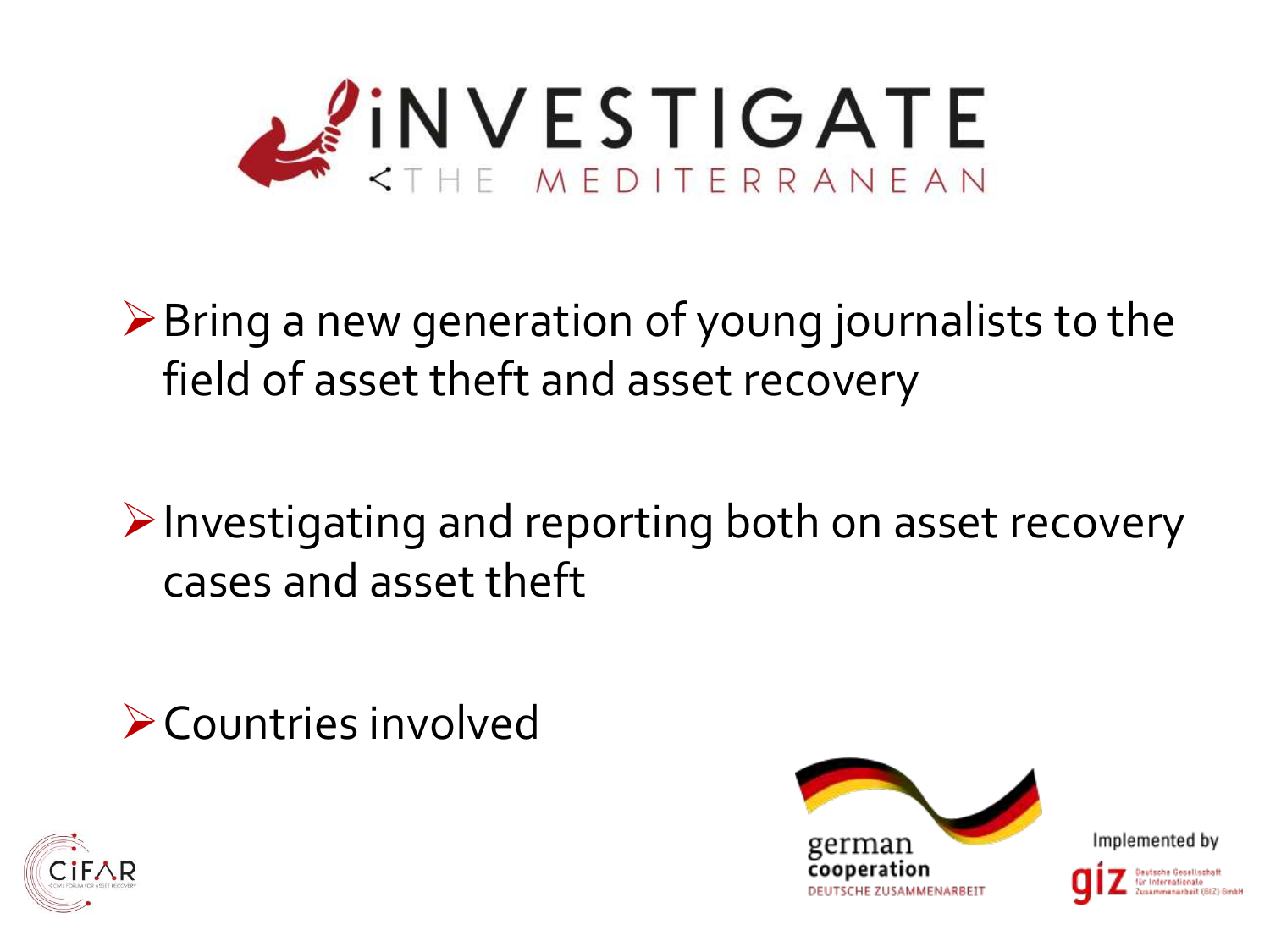



#### We aim to:

provide the journalists with the skills and knowledge on investigating cross-border corruption, illicit financial flows and asset recovery



**\*** build a network that develops stories across both countries of origin and countries of destination and in cooperation with civil society.

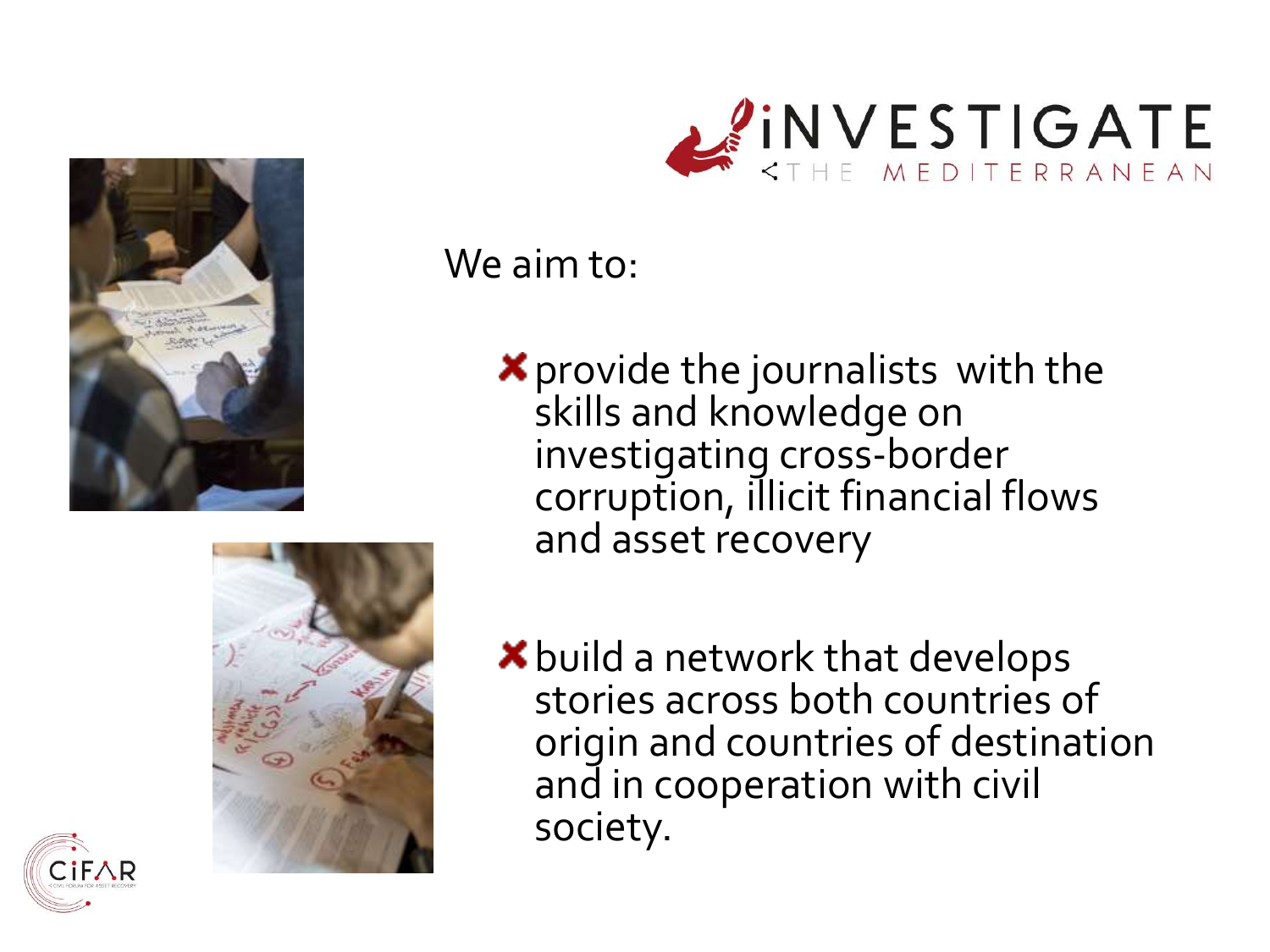# **Outputs**



- 1. Training on the basics of asset recovery and illicit financial flows as well as investigating corruption
- 2. Camp in Tunisia in January to form groups and plan stories
- 3. Mentoring throughout the whole project
- 4. By end of project, the journalists will develop outlines and plans to investigate and publish the stories